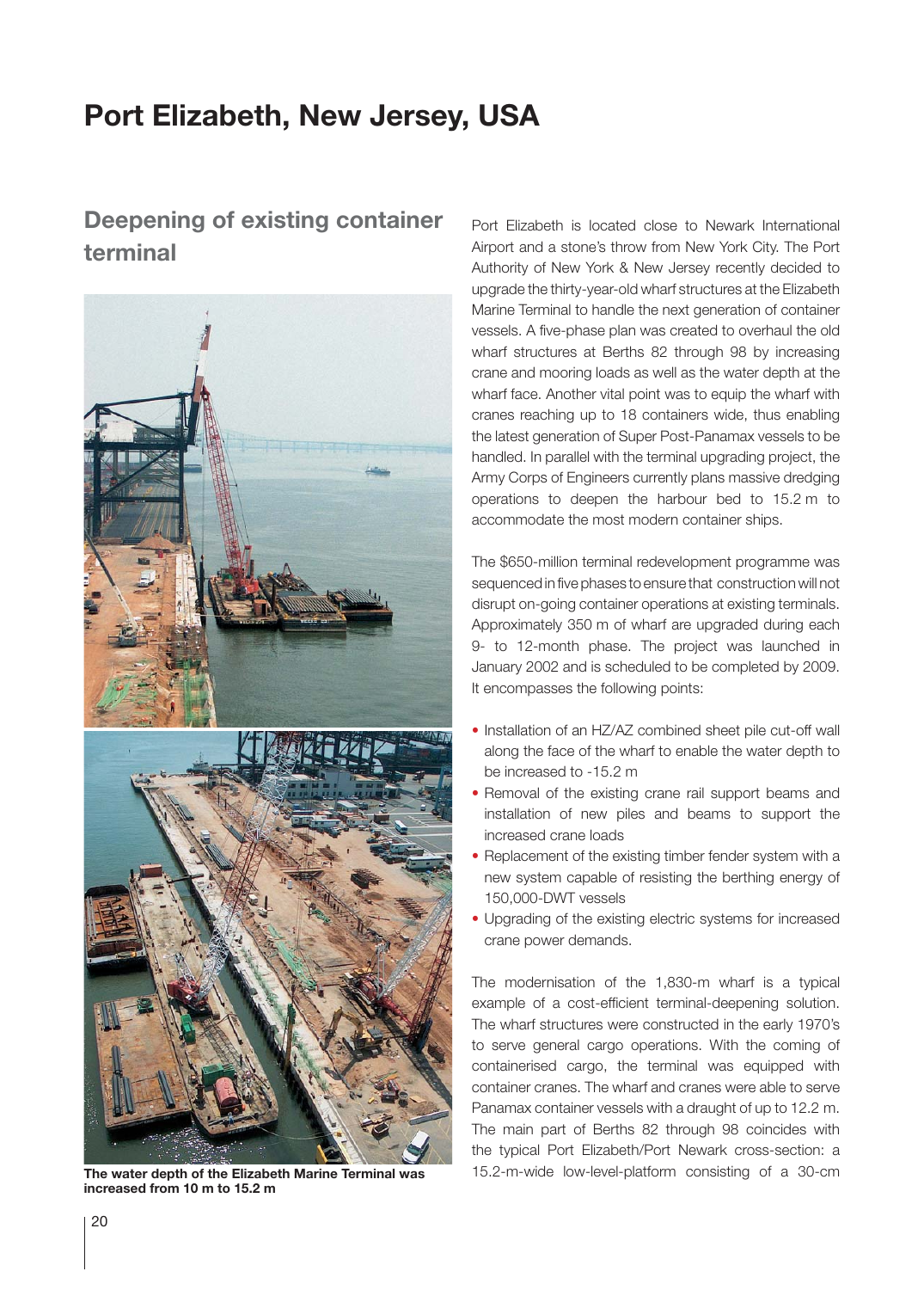

**A cut-off HZ/AZ combined sheet pile wall was driven in front of the existing terminal**



**HZ 575 king piles / AZ 18 intermediary sheet pile combined wall**

concrete deck slab supported by timber piles. Tie rods attached to a deadman system provide the lateral stability of the wharf structure. The crane rail beams are supported by timber and steel piles.

The first step in the design of wharf improvement, inspection of the existing wharf, showed that all the elements of the existing structure were in good condition. The design office appointed for the project, Han Padron Associates, determined that combining the new construction with the existing wharf structures was the optimum and most economical improvement alternative.

Construction time was considerably reduced by choosing to improve the existing structure rather than completely demolishing and replacing the wharf. Provision was also made in the design for new supporting piles for the crane rails. The advantage of the cut-off sheet pile wall chosen is the ability to retain the existing mudline elevation beneath the wharf while permitting the area in front of the toe wall to be dredged to the desired depth.

Since requirements for earthquake design were not included in the building codes at the time the existing wharf

was built, a seismic analysis had to be performed to ensure that the upgraded structure complies with current codes. After evaluating the wharf's stability under static and seismic loading conditions, the project team chose a coated HZ/AZ combined-wall system along the face of the wharf as the most cost-efficient solution. Several of the wharf improvement elements were governed by the seismic loading, including the size of the HZ king piles and anchor bolts.

The assessments of the structural upgrades depend on geotechnical conditions. The general geological profile of the site consists of hydraulic fill above soft and loose silt and clays overlying dense sand and gravel and underlain by sandstone and shale bedrock.

The principal concern regarding overall global stability after the planned dredging works was a slip-circle type of failure. Slope-stability analyses of the riprap slope determined that the tips of the HZ king piles needed to be driven into the dense sand and gravel layers in order to achieve sufficient stability. Driving the king piles through these denser layers also resulted in the optimum wall design with maximum passive pressure on the wall.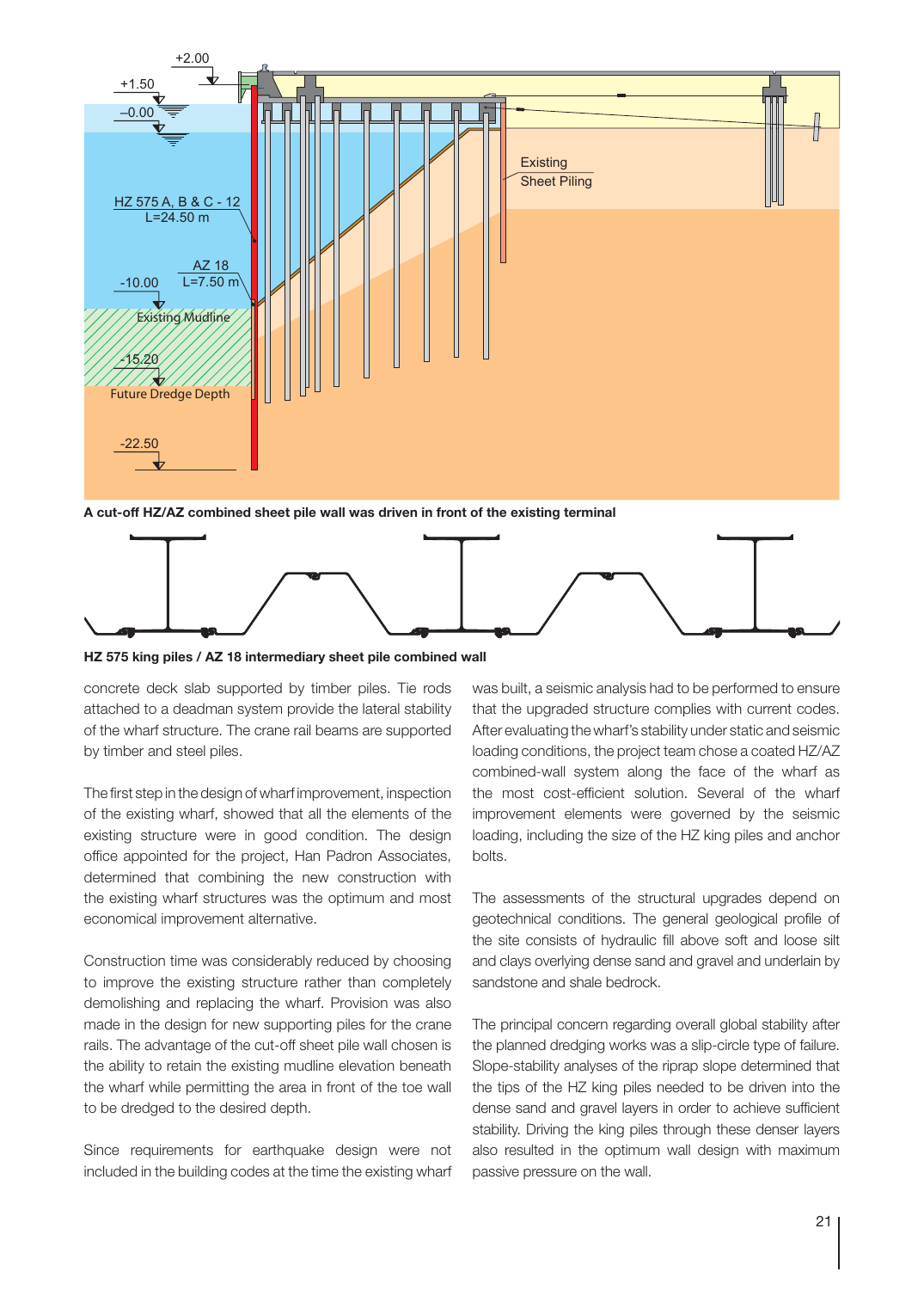

**King-pile driving with two-layer template**



**A special beam transmitted the vibration energy to the underwater AZ-piles**



**The installation equipment was not submerged**

## Owner:

APMT NORTH AMERICA

Designer: Han Padron Associates, New York

Sheet pile system: HZ 575 A, B & C –12 / AZ18

Length of HZ king piles: 23.0 m / 24.5 m

Length of AZ sheet piles: 7.5 m

Steel grade: Grade 50 (yield strength: 355 N/mm2 )

HZ connectors: S 430 GP

Total quantity of sheet piles: 2,440 metric tons



To transform the existing terminal of the 1970's into a state-of-the-art container terminal accommodating 6,600-TEU vessels the following cut-off combined sheet pile wall was installed at the wharf face: HZ 575 king piles with AZ 18 intermediary sheet piles. The sheet pile wall permitted dredging of the harbour bed to -15.2 m while maintaining the stability of the slope beneath the relieving platform. Soil and static analyses showed that it was necessary to anchor the top of the king piles. The HZ piles were anchored into the concrete fascia wall to reduce bending moment, deformations and embedment depth of the king piles in comparison to a cantilever solution.

Driving works were simplified considerably due to the fact that the heads of the king piles remained above the water line. A two-level driving template equipped with supporting consoles was set on the existing quay wall. A quayside crane lifted the king piles brought in by barge and lowered them into the driving guide. The template was equipped with neoprene shields to protect the coating system of the sheet piles. A vibratory hammer first drove the HZ piles until refusal; an impact hammer then drove them to the design depth. Since the design called for the king piles to be attached to the existing quay wall, the head of the piles remained 2 m above the waterline. Underwater driving was thus not necessary for the installation of the HZ piles. Furthermore, the king piles were used as support for the combined fender and panel system that provides the necessary standoff between ship and toe wall.

**Slip-circle type of failure was of concern with respect to the stability of the new wharf**